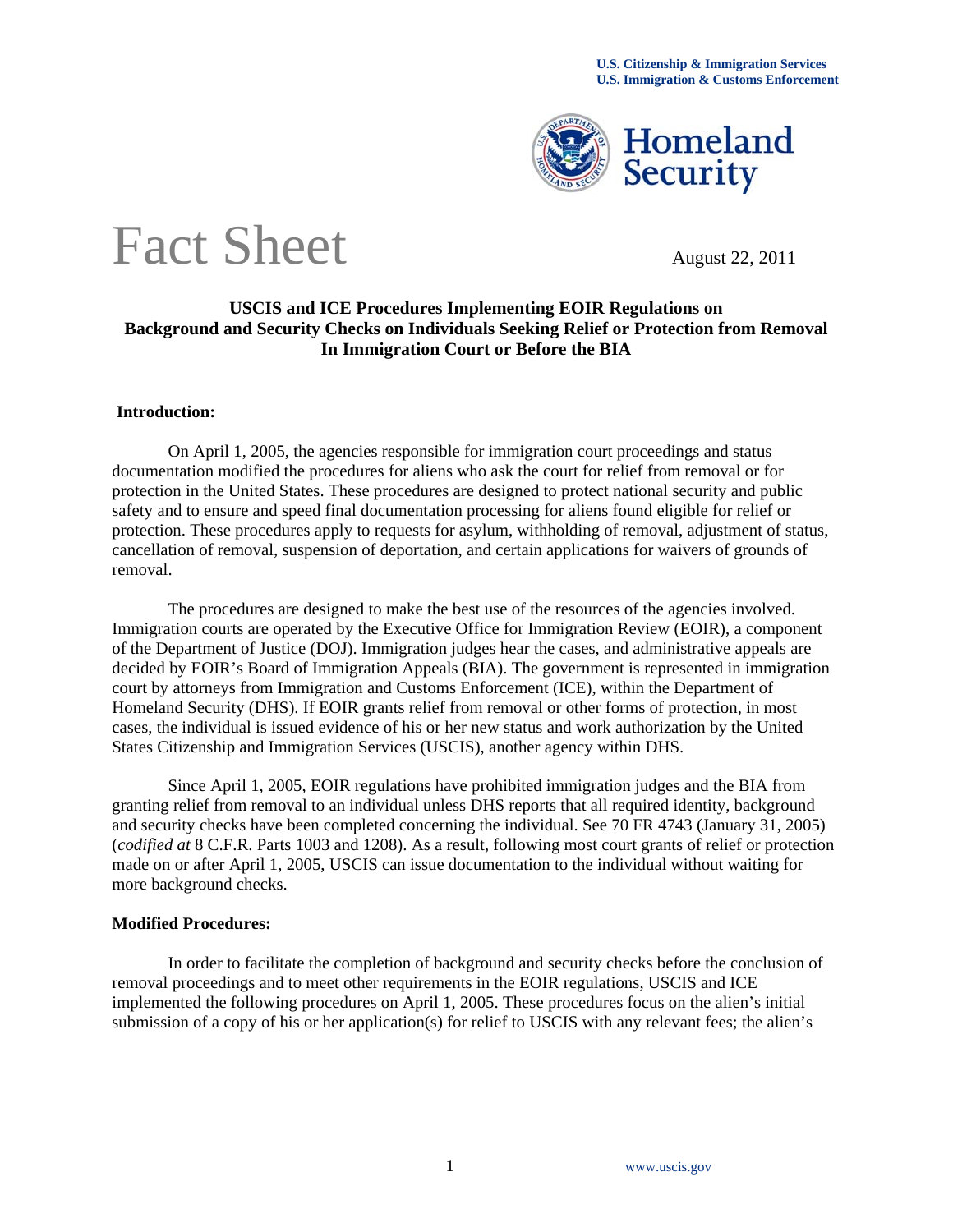

filing of the original application(s) with the immigration court; the alien's attendance at an appointment for biometrics collection and the consequences of failure to comply; the government's completion of the applicant's background and security checks before a decision by the immigration judge or the BIA; prompt notification by ICE to USCIS of an EOIR final order of relief; and the alien's appearance at an appointment at USCIS to be processed for documentation of status and work authorization, where applicable. The EOIR regulations ensure that individuals seeking relief from removal are specifically instructed in the following three critical steps that require the individual to take action:

> • Submitting *copy* of the relief application to USCIS. Since April 1, 2005, when a person informs the immigration judge during proceedings (usually at the Master Calendar hearing) that he or she plans to seek relief, the ICE attorney provides the individual and his or her attorney or accredited representative, if any, with DHS' written instructions for submitting *a copy*, *not the original*, of the application(s) to designated USCIS service centers, along with any required application and biometric fees, and for providing biometrics (*e.g.,*  fingerprints and photographs) to DHS. If the immigration judge has granted an application fee waiver, the order granting such a waiver must be submitted with the copy of the application to USCIS. No fees are required for asylum and withholding applications. These DHS *"Instructions for Submitting Certain Applications in Immigration Court and For Providing Biometric and Biographic Information to U.S. Citizenship and Immigration Services"*  ("Pre-Order Instructions") can be obtained from USCIS' web site at http://www.uscis.gov/files/article/PreOrderInstr.pdf. Application copies, along with the filing and biometric fees, are submitted to USCIS because EOIR and ICE normally do not receive such fees, and USCIS systems can also be used to facilitate background checks. ICE attorneys will report any relevant background check results to the immigration court, and the court will adjudicate the application. Note: Persons who filed for relief with the immigration court and paid any applicable fees *before* April 1, 2005 *are not required to* submit copies of their applications to the USCIS service centers.

The application *copies* that currently must be submitted to USCIS under these procedures are:

- Form I-589 (Application for Asylum and for Withholding of Removal);
- Form I-485 (Application to Register Permanent Residence or Adjust Status);
- Form EOIR-40 (Application for Suspension of Deportation);
- Form EOIR-42A (Application for Cancellation of Removal for Certain Permanent Residents);
- Form EOIR-42B(Application for Cancellation of Removal and Adjustment of Status for Certain Nonpermanent Residents);
- Form I-881 (Application for Suspension of Deportation or Special Rule Cancellation of Removal);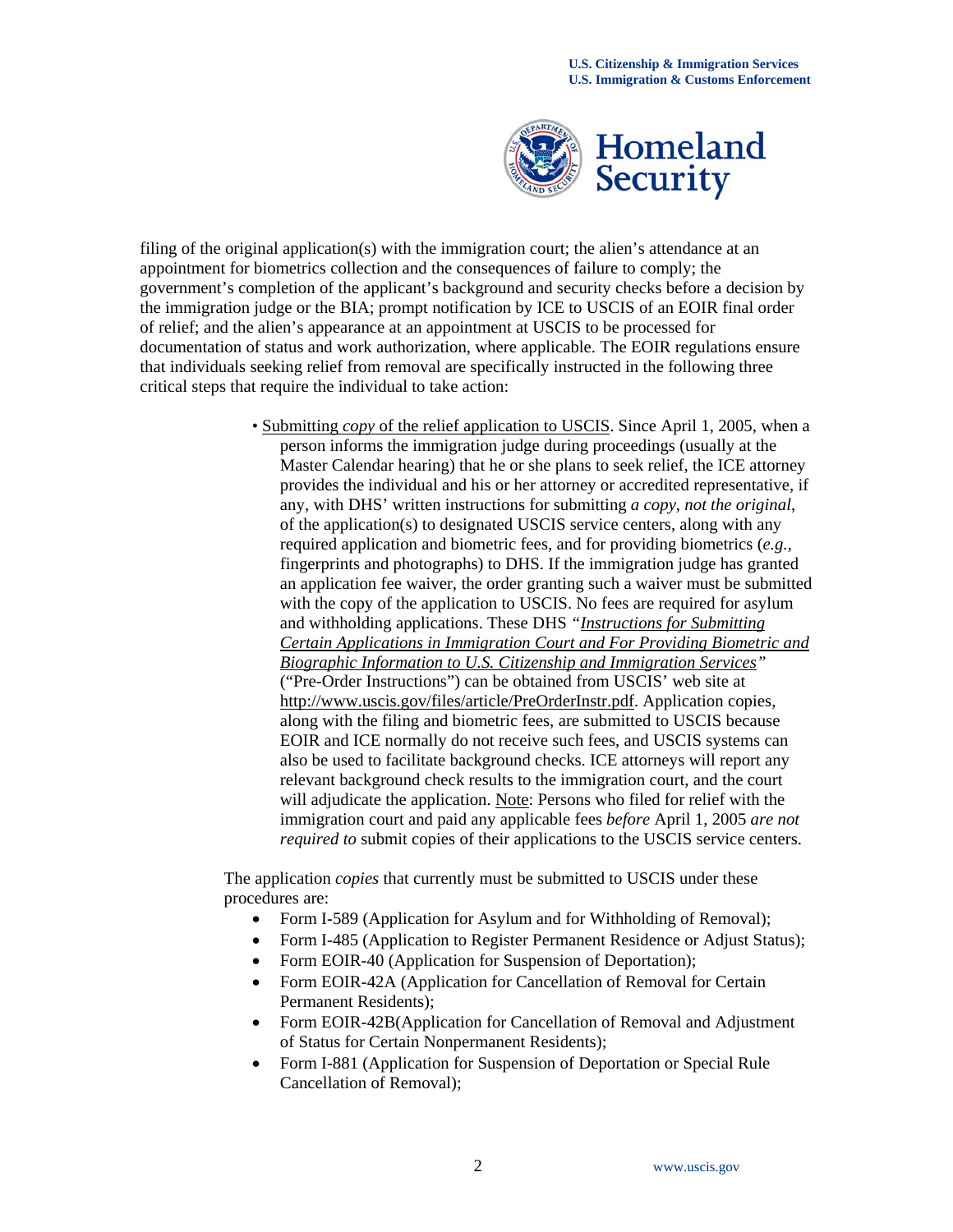

- Form I-191 (Application for Advance Permission to Return to Unrelinquished Domicile);
- Form I-601 (Application for Waiver of Grounds of Excludability);
- Form I-602 (Application by Refugee for Waiver of Grounds of Excludability).

These forms are available online at the USCIS website at www.uscis.gov/forms/ or by calling 1-800-870-3676. Forms are also available online at the EOIR website at www.usdoj.gov/eoir/formspage.htm or at the immigration courts.

 Appearing for Biometrics; Filing Original Application(s) with the Immigration Court, and Serving ICE Counsel with Complete Copies. Upon receipt of the application(s), the appropriate USCIS service center enters information about the individual into the same systems that USCIS uses to process applications for persons who are not in court proceedings. These systems automatically initiate certain background checks and schedule the applicants for prompt biometrics collection at Application Support Centers (ASCs). Biometrics collection is necessary for both Federal Bureau of Investigation (FBI) fingerprint checks and the production of immigration documents. The process is designed to serve both biometrics purposes with one trip by the alien.

The service center will mail the alien and his representative (if any) both (1) an application receipt notice (often called a "fee receipt notice," if fees are required) and (2) an ASC biometrics appointment notice. All applicants must bring their ASC biometrics appointment notices to their biometrics appointments. The ASC will provide the individual with an ASC biometrics confirmation notice after biometrics have been collected. All applicants should retain this confirmation notice as evidence that their biometrics were taken and should bring a copy of the confirmation to future immigration court hearings.

Applicants for asylum and withholding of removal should file their original applications with the EOIR immigration court promptly as instructed by the immigration judge. These applicants do not need to wait for a fee receipt from USCIS to file with the court because neither an application nor a biometric fee is required for asylum or withholding. Applicants for all other forms of relief, however, must wait for the USCIS fee receipt notice and submit it to the immigration court along with the original application for relief to show that the appropriate application and biometric fees have been paid, unless the application fee has been waived. If the immigration judge has waived your application fee, you do not need to wait for the fee receipt notice to file your application with the court. If the immigration judge has waived your application fee, you must submit the evidence of that fee waiver along with the copy of your application that you submit to the USCIS Texas Service Center (*see* "Pre Order Instructions"). USCIS may then also waive your biometric fee based on the determination of the immigration judge that you have an inability to pay the application fee.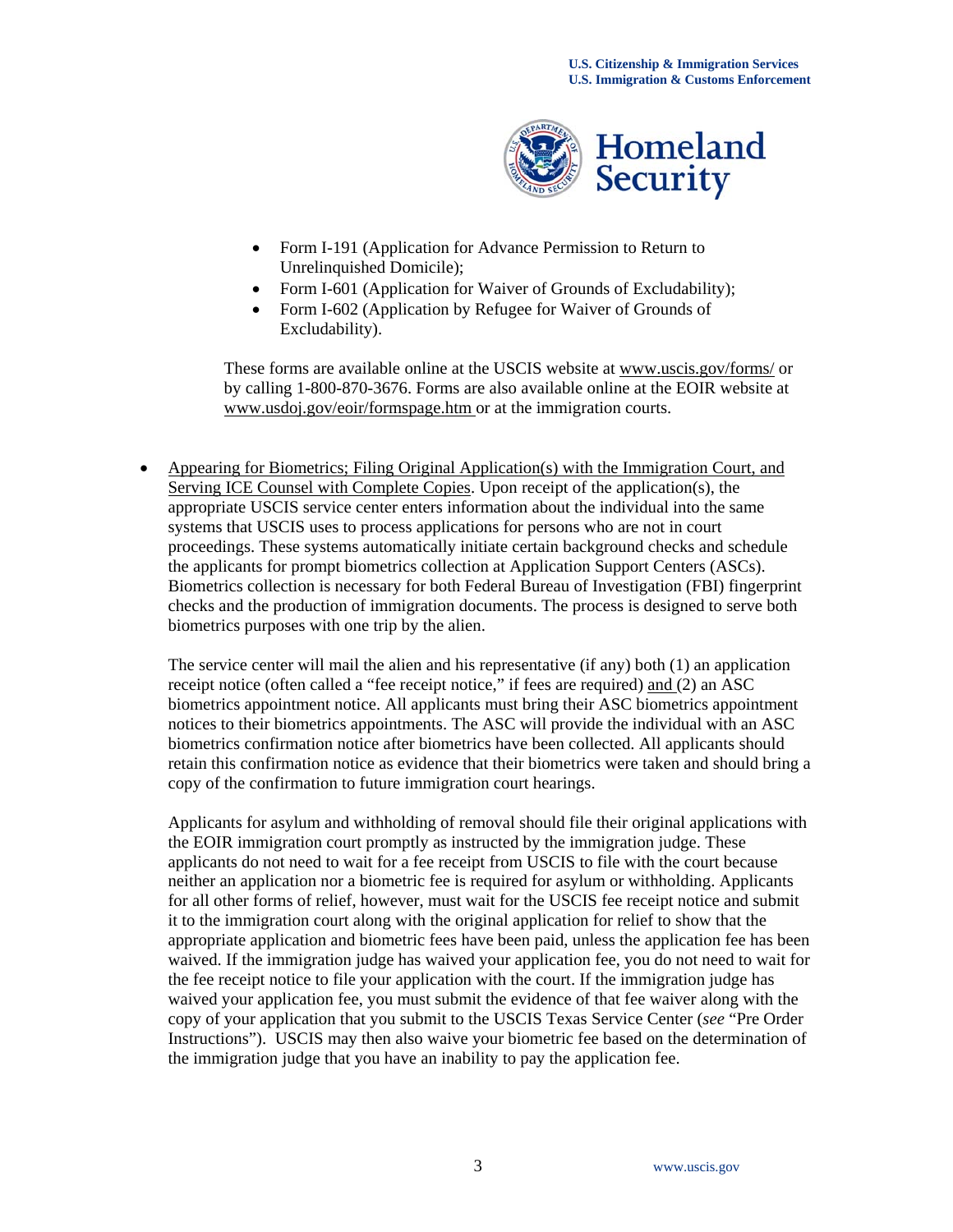

If you fail to pay any fees that have not been waived, including the biometrics fee, DHS may inform the immigration judge of your failure to pay and you may be denied the benefit you seek. If you are granted the benefit, you may also have difficulty obtaining your documentation until you have paid all fees required. You will not be granted relief from removal or protection if you fail to provide biometrics, if required, without good cause. Biometrics for detained aliens will be collected under the direction of ICE because such aliens cannot attend ASC appointments.

Applicants must also serve ICE counsel with full copies of their relief or protection applications, including copies of all supporting documentation. All applicants should retain copies of all application and fee receipts, ASC scheduling, biometrics confirmation, and other notices they receive, because they may be required to provide them to the immigration court or to USCIS in connection with subsequent requests.

ICE will conduct any identity, background and security checks on the applicants for relief that may be deemed necessary. In accordance with the EOIR background check regulations, ICE counsel will inform the immigration judge when background and security checks have been completed on the alien.

 Appearing before, or filing with, USCIS for status and work authorization documentation (if relief granted by the court). Since April 1, 2005, immigration judges and ICE attorneys have been providing oral and written instructions on the process for obtaining immigration documentation to individuals who receive final EOIR orders granting them relief. These *"Post-Order Instructions for Individuals Granted Relief or Protection from Removal by Immigration Court*" can be obtained from USCIS' website at http://www.uscis.gov/files/article/PostOrderInstr.pdf. These instructions clarify that in order to obtain appropriate documentation of permanent residence or asylum, the individual must make an appointment at the local USCIS office through the USCIS on-line InfoPass scheduling program. Aliens who received final grants of asylum or permanent residence before April 1, 2005, also should make InfoPass appointments if they have not received documentation of such status. In the case of an emergency or if the person cannot use or obtain assistance to use a computer, the local USCIS office will assist the person to make a future appointment for documentation. In any case, the individual must bring his or her final EOIR order and other appropriate identification documents to the USCIS appointment. Individuals who received grants of asylum based on resistance to coercive population control measures should bring both the conditional grant order and the EOIR letter notifying them of the final grant of asylum to their USCIS appointments. After verifying the person's identity and the EOIR order, USCIS will process the person's request for documentation. If new biometrics are required, USCIS will provide instructions. Additional instructions depend on the status granted by the court, as follows: